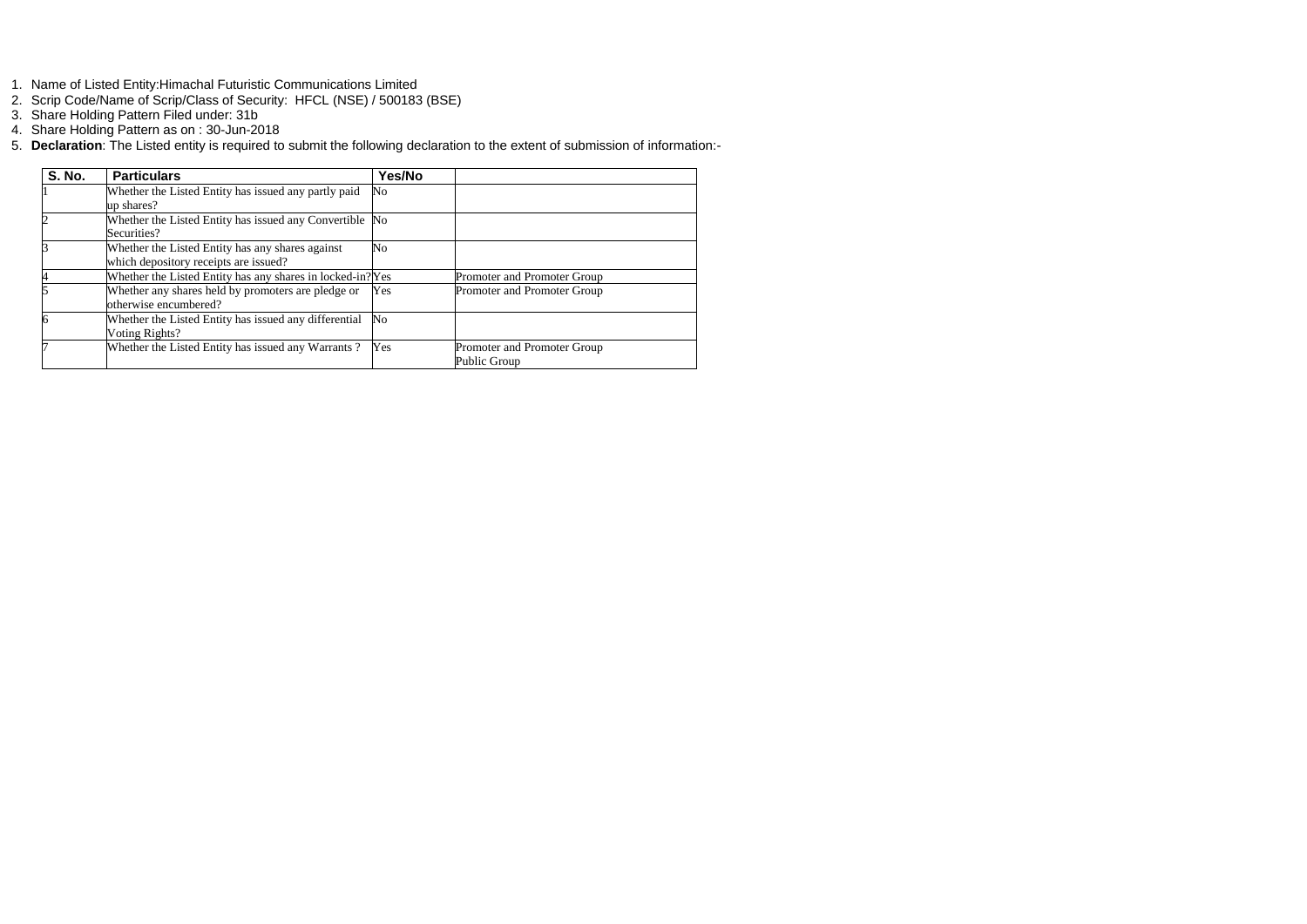## Table I - Summary Statement holding of specified securities

| Catego<br>ry<br>(1)     | Category of<br>shareholder<br>(II)        | Nos.<br>of<br>shareh<br>olders | No. of fully paid<br>up equity | No. of<br>Partly<br>paid-up | No. of<br>shares<br>underlying       | Total nos.<br>shares<br>held | <b>Shareholding</b><br>as a % of total<br>no. of shares<br>(calculated as |                                                | securities        | Number of Voting Rights held in each class of |                         | No. of<br><b>Shares</b><br><b>Underlying</b> | Shareholding,<br>as a % assuming<br>full conversion<br>of convertible | Number of Shares pledged or<br><b>Number of Locked in shares</b><br>otherwise |                                    |            | <b>Number of</b><br>equity shares<br>held<br>in |              |
|-------------------------|-------------------------------------------|--------------------------------|--------------------------------|-----------------------------|--------------------------------------|------------------------------|---------------------------------------------------------------------------|------------------------------------------------|-------------------|-----------------------------------------------|-------------------------|----------------------------------------------|-----------------------------------------------------------------------|-------------------------------------------------------------------------------|------------------------------------|------------|-------------------------------------------------|--------------|
|                         |                                           | (III)                          | shares<br>held                 | equity<br>shares            | <b>Depository</b><br><b>Receipts</b> | $(VII) =$                    | per SCRR,                                                                 |                                                | (X)               |                                               |                         | Outstanding<br>convertible                   | securities (as a                                                      | <u>(XII)</u>                                                                  |                                    | encumbered |                                                 | dematerializ |
|                         |                                           |                                | (IV)                           | held                        | (VI)                                 | $(IV)+(V)+$                  | 1957)                                                                     |                                                |                   |                                               |                         | securities                                   | percentage of                                                         |                                                                               |                                    | (XIII)     |                                                 | ed form      |
|                         |                                           |                                |                                | (V)                         |                                      | (VI)                         | (VIII)                                                                    |                                                |                   |                                               |                         | (including                                   | diluted share                                                         |                                                                               |                                    |            |                                                 |              |
|                         |                                           |                                |                                |                             |                                      |                              | As a % of<br>$(A+B+C2)$                                                   | <b>No of Voting Rights</b><br>Clas $s$ eg: $X$ | Clas <sub>s</sub> | Tot al                                        | Total<br>as a<br>$%$ of | <b>Warrants)</b><br>(X)                      | capital)<br>$(XI) = (VII)+(X)$                                        | No. (a)                                                                       | As a<br>% of total<br>Shar es held | No. (a)    | As a<br>% of total<br>Share s                   | (XIV)        |
|                         |                                           |                                |                                |                             |                                      |                              |                                                                           |                                                | eg:y              |                                               | $(A+B+$<br>C            |                                              | As a % of<br>$(A+B+C2)$                                               |                                                                               | (b)                                |            | held (b)                                        |              |
| A                       | Promoter $\&$ 8                           |                                | 474682198                      |                             |                                      | 474682198                    | 38.30                                                                     | 474682198                                      |                   | 474682198                                     |                         | 38.30 15000000 38.13                         |                                                                       | 209445950                                                                     | 44.12                              | 241548750  | 50.89                                           | 474682198    |
|                         | Promoter<br>Group                         |                                |                                |                             |                                      |                              |                                                                           |                                                |                   |                                               |                         |                                              |                                                                       |                                                                               |                                    |            |                                                 |              |
| $\mathbf{B}$            | Public                                    | 232726                         | 764694996                      |                             |                                      | 764694996                    | 61.70                                                                     | 764694996                                      |                   | 764694996                                     | 61.70                   | 30000000 61.87                               |                                                                       |                                                                               | 0.00                               |            |                                                 | 764164481    |
| $\overline{\mathsf{C}}$ | Non<br>Promoter-<br>Non Public            |                                |                                |                             |                                      |                              |                                                                           |                                                |                   |                                               | 0.00                    |                                              |                                                                       |                                                                               | 0.00                               |            |                                                 |              |
| $\overline{C1}$         | <b>Shares</b><br>underlying<br><b>DRs</b> |                                |                                |                             |                                      |                              |                                                                           |                                                |                   |                                               | 0.00                    |                                              |                                                                       |                                                                               | 0.00                               |            |                                                 |              |
| $\overline{\text{C2}}$  | Shares held 0<br>by<br>Employee<br>Trusts |                                |                                |                             |                                      |                              | 0.00                                                                      |                                                |                   |                                               | 0.00                    |                                              | 0.00                                                                  |                                                                               | 0.00                               |            |                                                 |              |
|                         | Total                                     | 232734                         | 1239377194                     |                             |                                      | 1239377194                   | 100.00                                                                    | 1239377194 0                                   |                   | 1239377194 100.00 45000000 100.00             |                         |                                              |                                                                       | 209445950                                                                     | 16.90                              | 241548750  | 19.49                                           | 1238846679   |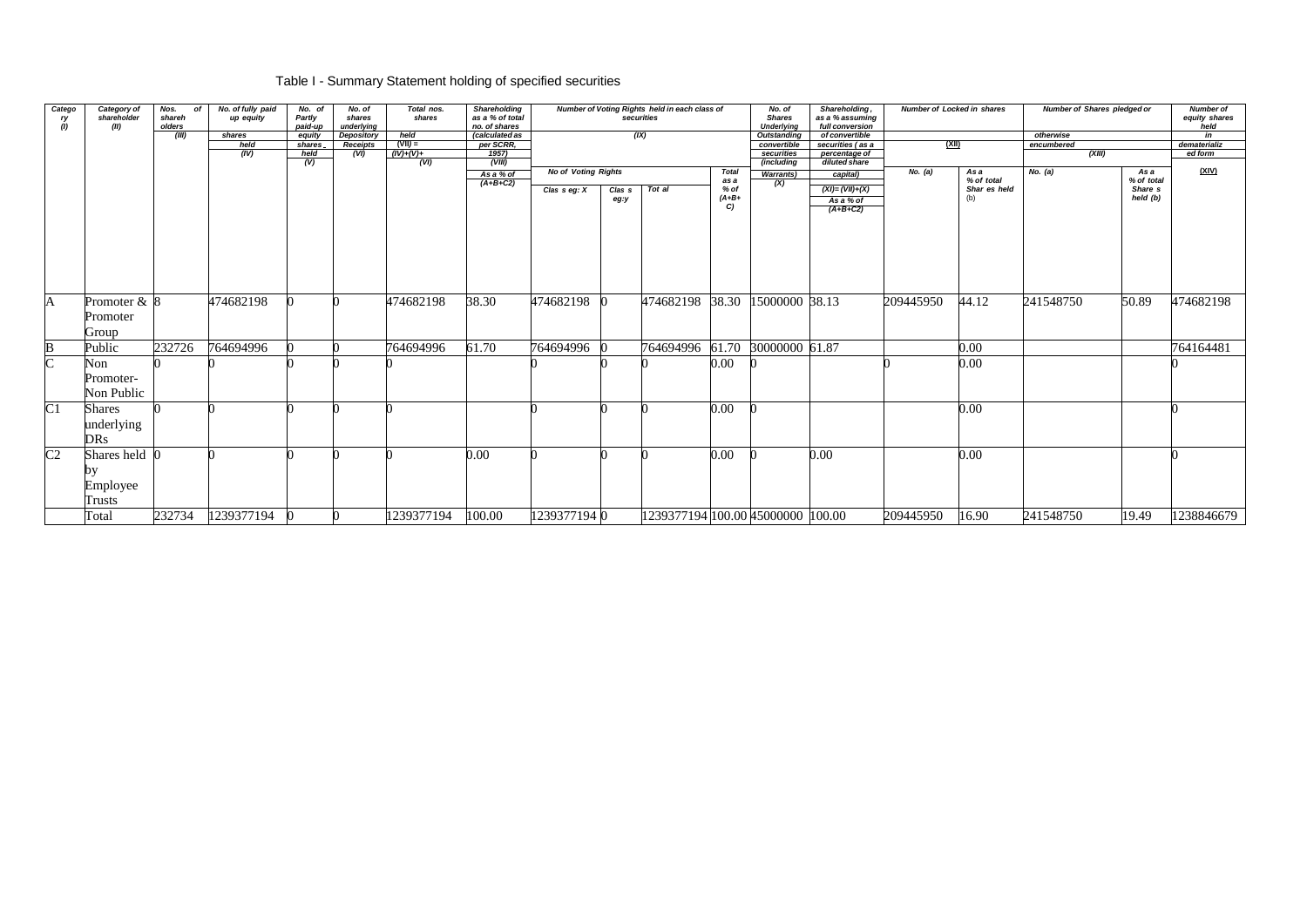## Table II - Statement showing shareholding pattern of the Promoter and Promoter Group

|   | <b>Category &amp; Name</b>    | No. of          | No. of          | <b>Partly</b>     | Nos. of              | <b>Total</b>   | <b>Sharehol</b>      | <b>Number of Voting Rights held in</b> |              |           |                               | No. of                             | Shareholdin              | <b>Number of</b>           |                       | <b>Number of</b>            |                          | <b>Number of</b>      |
|---|-------------------------------|-----------------|-----------------|-------------------|----------------------|----------------|----------------------|----------------------------------------|--------------|-----------|-------------------------------|------------------------------------|--------------------------|----------------------------|-----------------------|-----------------------------|--------------------------|-----------------------|
|   | of the<br><b>Shareholders</b> | shareh<br>older | fully<br>paid   | paid-up<br>equity | shares<br>underlying | nos.<br>shares | ding %<br>calculate  | each class of securities               |              | (IX)      |                               | <b>Shares</b><br><b>Underlying</b> | $g$ , as a $%$           | <b>Locked in</b><br>shares |                       | <b>Shares</b><br>pledged or |                          | equity<br>shares held |
|   | (1)                           | (III)           | up              | shares            | <b>Depository</b>    | held           | $d$ as per           |                                        |              |           |                               | Outstanding                        | assuming<br>full         | (XII)                      |                       | otherwise                   |                          | in                    |
|   |                               |                 | equity          | held              | <b>Receipts</b>      | $(VII =$       | SCRR,                |                                        |              |           |                               | convertible                        | conversion               |                            |                       | encumbered                  |                          | dematerializ          |
|   |                               |                 | share<br>s held | (V)               | (VI)                 | $IV+V+VI)$     | 1957                 | <b>No of Voting Rights</b>             |              |           | Total as                      | securities<br>(including           | of<br>convertible        | No. (a)                    | As a                  | No. (a)                     | (XIII)                   | ed form<br>(XIV)      |
|   |                               |                 | (IV)            |                   |                      |                | As a % of            |                                        |              |           | a % of                        | <b>Warrants)</b>                   | securities (             |                            | % of total            |                             | As a<br>% of total share |                       |
|   |                               |                 |                 |                   |                      |                | $(A+B+C2)$<br>(VIII) |                                        |              |           | <b>Total</b><br><b>Voting</b> | (X)                                | as a                     |                            | Shar es<br>held $(b)$ |                             | s held (b)               |                       |
|   |                               |                 |                 |                   |                      |                |                      | Class X                                | <b>Class</b> | Tot al    | rights                        |                                    | percentage<br>of diluted |                            |                       |                             |                          |                       |
|   |                               |                 |                 |                   |                      |                |                      |                                        |              |           |                               |                                    | share<br>capital)        |                            |                       |                             |                          |                       |
|   |                               |                 |                 |                   |                      |                |                      |                                        |              |           |                               |                                    | $(XI) =$                 |                            |                       |                             |                          |                       |
|   |                               |                 |                 |                   |                      |                |                      |                                        |              |           |                               |                                    | $(VII)+(X)$ as a         |                            |                       |                             |                          |                       |
|   |                               |                 |                 |                   |                      |                |                      |                                        |              |           |                               |                                    | % of<br>$A+B+C2$         |                            |                       |                             |                          |                       |
|   |                               |                 |                 |                   |                      |                |                      |                                        |              |           |                               |                                    |                          |                            |                       |                             |                          |                       |
|   | Indian                        |                 |                 |                   |                      |                | 0.00                 |                                        |              |           | 0.00                          |                                    | 0.00                     |                            | 0.00                  |                             | 0.00                     |                       |
|   | Individuals/Hindu             |                 | 555397          |                   |                      | 555397         | 0.04                 | 555397                                 |              | 555397    | 0.04                          |                                    | 0.04                     |                            | 0.00                  | 239700                      | 43.16                    | 555397                |
|   | undivided Family              |                 |                 |                   |                      |                |                      |                                        |              |           |                               |                                    |                          |                            |                       |                             |                          |                       |
|   | Manik Lal Nahata              |                 | 11920           |                   |                      | 11920          | 0.00                 | 11920                                  |              | 11920     | 0.00                          |                                    | 0.00                     |                            | 0.00                  |                             | 0.00                     | 11920                 |
|   | Anant Nahata                  |                 | 470000          |                   |                      | 470000         | 0.04                 | 470000                                 |              | 470000    | 0.04                          |                                    | 0.04                     |                            | 0.00                  | 239700                      | 51.00                    | 470000                |
|   |                               |                 |                 |                   |                      |                |                      |                                        |              |           |                               |                                    |                          |                            |                       |                             |                          |                       |
|   | Mahendra Nahata               |                 | 73477           |                   |                      | 73477          | 0.01                 | 73477                                  |              | 73477     | 0.01                          |                                    | 0.01                     |                            | 0.00                  |                             | 0.00                     | 73477                 |
|   | Central Government/           |                 |                 |                   |                      |                | 0.00                 |                                        |              |           | 0.00                          |                                    | 0.00                     |                            | 0.00                  |                             | 0.00                     |                       |
|   | State Government(s)           |                 |                 |                   |                      |                |                      |                                        |              |           |                               |                                    |                          |                            |                       |                             |                          |                       |
|   | Financial Institutions/0      |                 |                 |                   |                      |                | 0.00                 |                                        |              |           | 0.00                          |                                    | 0.00                     |                            | 0.00                  |                             | 0.00                     |                       |
|   | <b>Banks</b>                  |                 |                 |                   |                      |                |                      |                                        |              |           |                               |                                    |                          |                            |                       |                             |                          |                       |
|   | Any Other (specify)           |                 | 474126801       |                   |                      | 474126801      | 38.26                | 474126801 0                            |              | 474126801 | 38.26                         | 15000000                           | 38.08                    | 209445950                  | 44.18                 | 241309050 50.90             |                          | 474126801             |
|   | <b>Bodies Corporate</b>       |                 | 474126801       |                   |                      | 474126801      | 38.24                | 474126801 0                            |              | 474126801 | 38.24                         | 15000000                           | 38.07                    | 209445950                  | 44.18                 | 241309050 50.90             |                          | 474126801             |
|   |                               |                 |                 |                   |                      |                |                      |                                        |              |           |                               |                                    |                          |                            |                       |                             |                          |                       |
|   | <b>MN Ventures Private</b>    |                 | 238390000       |                   |                      | 238390000      | 19.23                | 238390000 0                            |              | 238390000 | 19.23                         | 7500000                            | 19.14                    | 116811100                  | 49.00                 | 121578900 51.00             |                          | 238390000             |
|   | Limited                       |                 |                 |                   |                      |                |                      |                                        |              |           |                               |                                    |                          |                            |                       |                             |                          |                       |
|   | NextWave                      |                 | 212365000       |                   |                      | 212365000      | 17.13                | 212365000 0                            |              | 212365000 | 17.13                         | 7500000                            | 17.12                    | 92634850                   | 43.62                 | 119730150 56.38             |                          | 212365000             |
|   | Communications                |                 |                 |                   |                      |                |                      |                                        |              |           |                               |                                    |                          |                            |                       |                             |                          |                       |
|   | Private Limited               |                 |                 |                   |                      |                |                      |                                        |              |           |                               |                                    |                          |                            |                       |                             |                          |                       |
|   | <b>Fitcore Tech-Solutions</b> |                 | 22400000        |                   |                      | 22400000       | 1.81                 | 22400000                               |              | 22400000  | 1.81                          |                                    | 1.74                     |                            | 0.00                  |                             | 0.00                     | 22400000              |
|   | Pvt. Ltd.                     |                 |                 |                   |                      |                |                      |                                        |              |           |                               |                                    |                          |                            |                       |                             |                          |                       |
|   |                               |                 | 671600          |                   |                      | 671600         | 0.05                 | 671600                                 |              | 671600    | 0.05                          |                                    | 0.05                     |                            | 0.00                  |                             | 0.00                     | 671600                |
|   | Vinsan Brothers (P)           |                 |                 |                   |                      |                |                      |                                        |              |           |                               |                                    |                          |                            |                       |                             |                          |                       |
|   | ∟td                           |                 |                 |                   |                      |                |                      |                                        |              |           |                               |                                    |                          |                            |                       |                             |                          |                       |
|   | <b>Shanker Sales</b>          |                 | 300201          |                   |                      | 300201         | 0.02                 | 300201                                 | $\sim$       | 300201    | 0.02                          |                                    | 0.02                     |                            | 0.00                  |                             | 0.00                     | 300201                |
|   | Promotion (P) Ltd             |                 |                 |                   |                      |                |                      |                                        |              |           |                               |                                    |                          |                            |                       |                             |                          |                       |
|   | Sub-Total $(A)(1)$            |                 | 474682198       |                   |                      | 474682198      | 38.30                | 474682198 0                            |              | 474682198 | 38.30                         | 15000000                           | 38.13                    | 209445950                  | 44.12                 | 241548750 50.89             |                          | 474682198             |
| 2 | Foreign                       |                 |                 |                   |                      |                | 0.00                 |                                        |              |           | 0.00                          |                                    | 0.00                     |                            | 0.00                  |                             | 0.00                     |                       |
|   | Individuals (Non-             |                 |                 |                   |                      |                | 0.00                 |                                        |              |           | 0.00                          |                                    | 0.00                     |                            | 0.00                  |                             | 0.00                     |                       |
|   | Resident Individuals/         |                 |                 |                   |                      |                |                      |                                        |              |           |                               |                                    |                          |                            |                       |                             |                          |                       |
|   |                               |                 |                 |                   |                      |                |                      |                                        |              |           |                               |                                    |                          |                            |                       |                             |                          |                       |
|   | Foreign Individuals)          |                 |                 |                   |                      |                |                      |                                        |              |           |                               |                                    |                          |                            |                       |                             |                          |                       |
|   | Government                    |                 |                 |                   |                      |                | 0.00                 |                                        |              |           | 0.00                          |                                    | 0.00                     |                            | 0.00                  |                             | 0.00                     |                       |
|   | Institutions                  |                 |                 |                   |                      |                | 0.00                 |                                        |              |           | 0.00                          |                                    | 0.00                     |                            | 0.00                  |                             | 0.00                     |                       |
|   | Foreign Portfolio             |                 |                 |                   |                      |                | 0.00                 |                                        |              |           | $0.00\,$                      |                                    | 0.00                     |                            | 0.00                  |                             | 0.00                     |                       |
|   | Investor                      |                 |                 |                   |                      |                |                      |                                        |              |           |                               |                                    |                          |                            |                       |                             |                          |                       |
|   | Any Other (specify)           |                 |                 |                   |                      |                | 0.00                 |                                        |              |           | 0.00                          |                                    | 0.00                     |                            | 0.00                  |                             | 0.00                     |                       |
|   | Sub-Total $(A)(2)$            |                 |                 |                   |                      |                | 0.00                 |                                        |              |           | 0.00                          |                                    | 0.00                     |                            | 0.00                  |                             | 0.00                     |                       |
|   |                               |                 | 474682198       |                   |                      |                |                      |                                        |              | 474682198 |                               | 15000000                           |                          |                            | 44.12                 | 241548750 50.89             |                          | 474682198             |
|   | Total Shareholding of 8       |                 |                 |                   |                      | 474682198      | 38.30                | 474682198 0                            |              |           | 38.30                         |                                    | 38.13                    | 209445950                  |                       |                             |                          |                       |
|   | Promoter and                  |                 |                 |                   |                      |                |                      |                                        |              |           |                               |                                    |                          |                            |                       |                             |                          |                       |
|   | Promoter Group $(A)=$         |                 |                 |                   |                      |                |                      |                                        |              |           |                               |                                    |                          |                            |                       |                             |                          |                       |
|   | $(A)(1)+(A)(2)$               |                 |                 |                   |                      |                |                      |                                        |              |           |                               |                                    |                          |                            |                       |                             |                          |                       |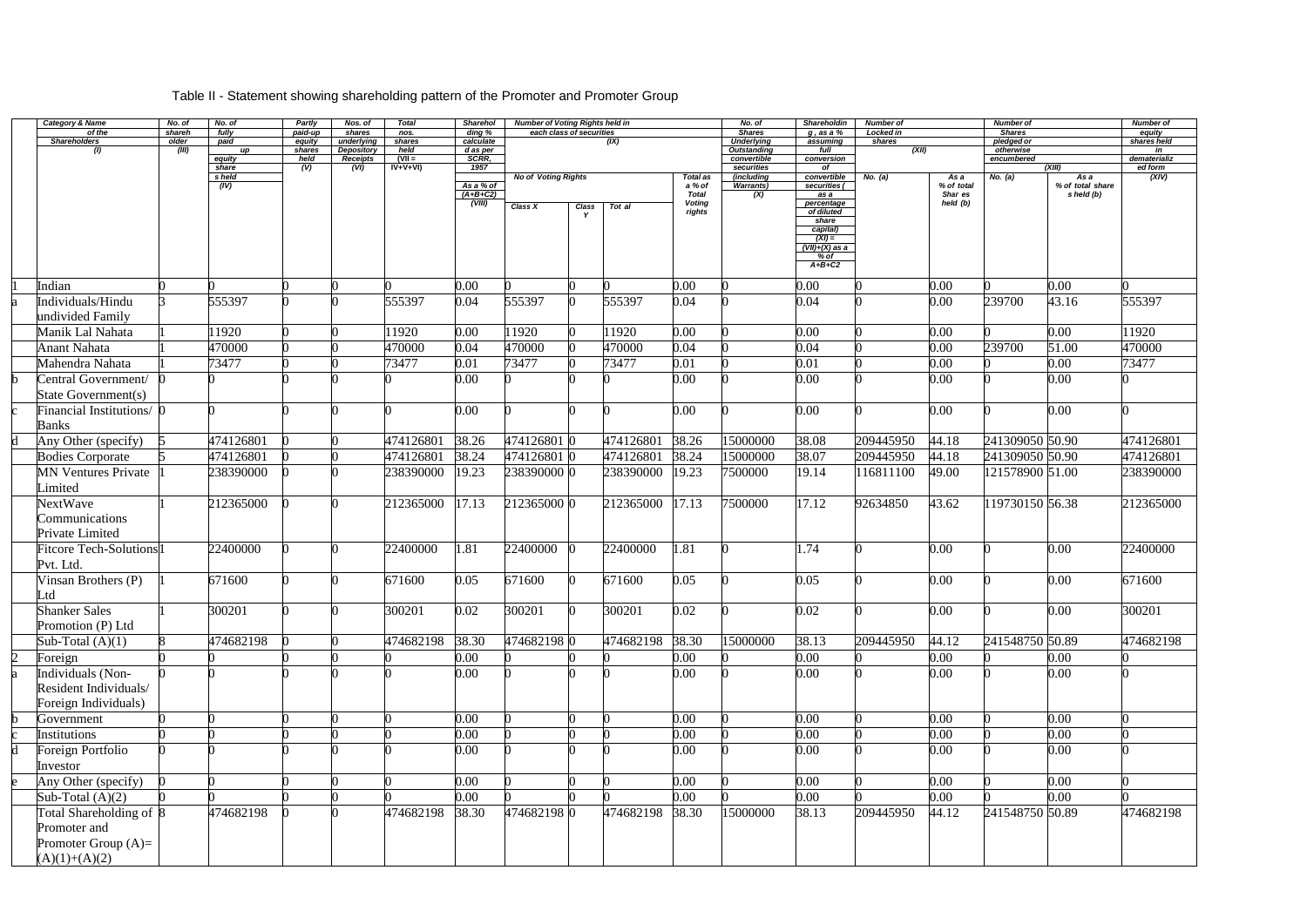## Table III - Statement showing shareholding pattern of the Public shareholder

|                | Category & Name of the<br><b>Shareholders</b><br>(1)                                         | Nos. of<br>shareh older<br>(III) | No. of fully<br>paid up<br>equity share<br>s held (IV) | <b>Partly</b><br>paid-up<br>equity<br>shares<br>held<br>(V) | Nos. of<br>shares<br>underlying<br>Depository<br>Receipts<br>(VI) | Total nos.<br>shares held<br>$VII =$<br>$IV + V + VI$ | Sharehol<br>ding %<br>calculate<br>d as per<br>SCRR,<br>1957 |                                       |                | Number of Voting Rights held in each class of<br>securities<br>(IX) |                                                               | No. of<br><b>Shares</b><br><b>Underlying</b><br><b>Outstandin</b><br>q<br>convertible | Total<br>shareholdin<br>$g$ , as a $%$<br>assuming<br>full<br>conversion |            | <b>Number of</b><br>Locked in<br>shares (XII)  |                                               | <b>Number of</b><br><b>Shares</b><br>pledged or<br>otherwise<br>encumbered<br>(XIII) | <b>Number of</b><br>equity shares<br>held in<br>dematerializ ed<br>form (XIV) |
|----------------|----------------------------------------------------------------------------------------------|----------------------------------|--------------------------------------------------------|-------------------------------------------------------------|-------------------------------------------------------------------|-------------------------------------------------------|--------------------------------------------------------------|---------------------------------------|----------------|---------------------------------------------------------------------|---------------------------------------------------------------|---------------------------------------------------------------------------------------|--------------------------------------------------------------------------|------------|------------------------------------------------|-----------------------------------------------|--------------------------------------------------------------------------------------|-------------------------------------------------------------------------------|
|                |                                                                                              |                                  |                                                        |                                                             |                                                                   |                                                       | As a % of<br>$(A+B+C2)$<br><b>VIII</b>                       | <b>No of Voting Rights</b><br>Class X | Clas<br>s<br>Y | Tot al                                                              | Total as<br>a % of<br><b>Total</b><br><b>Voting</b><br>rights | securities<br>(including<br><b>Warrants)</b><br>(X)                                   | of<br>convertible<br>securities<br>(as a<br>percentage<br>of diluted     | No.<br>(a) | As a<br>% of<br>total<br>Shar es<br>held $(b)$ | No.<br>(No<br>$\mathbf{t}$<br>аp<br>pli<br>ca | As a<br>$%$ of<br>total<br>share<br>s held<br>(Not                                   |                                                                               |
|                |                                                                                              |                                  |                                                        |                                                             |                                                                   |                                                       |                                                              |                                       |                |                                                                     |                                                               |                                                                                       | share<br>capital)<br>(XI)                                                |            |                                                | ble<br>(a)                                    | applic<br>able)<br>(b)                                                               |                                                                               |
|                | <b>Institutions</b>                                                                          |                                  |                                                        |                                                             |                                                                   |                                                       | 0.00                                                         | 0                                     |                |                                                                     | 0.00                                                          |                                                                                       | 0.00                                                                     | 0          | 0.00                                           |                                               |                                                                                      |                                                                               |
| а              | Mutual Funds/                                                                                | 15                               | 1436453                                                |                                                             |                                                                   | 1436453                                               | 0.12                                                         | 1436453                               |                | 1436453                                                             | 0.12                                                          |                                                                                       | 0.11                                                                     |            | 0.00                                           |                                               |                                                                                      | 1432623                                                                       |
| b.             | <b>Venture Capital Funds</b>                                                                 |                                  |                                                        |                                                             |                                                                   |                                                       | 0.00                                                         |                                       |                |                                                                     | 0.00                                                          |                                                                                       | 0.00                                                                     |            | 0.00                                           |                                               |                                                                                      |                                                                               |
|                | Alternate Investment<br>Funds                                                                |                                  |                                                        |                                                             |                                                                   |                                                       | 0.00                                                         |                                       |                |                                                                     | 0.00                                                          |                                                                                       | 0.00                                                                     |            | 0.00                                           |                                               |                                                                                      |                                                                               |
| k              | Foreign Venture<br>Capital Investors                                                         |                                  |                                                        |                                                             |                                                                   |                                                       | 0.00                                                         |                                       |                |                                                                     | 0.00                                                          |                                                                                       | 0.00                                                                     |            | 0.00                                           |                                               |                                                                                      |                                                                               |
| e              | Foreign Portfolio<br>Investors                                                               | 70                               | 88819773                                               |                                                             |                                                                   | 88819773                                              | 7.17                                                         | 88819773                              | $\mathbf{0}$   | 88819773                                                            | 7.17                                                          |                                                                                       | 6.92                                                                     |            | 0.00                                           |                                               |                                                                                      | 88819773                                                                      |
|                | <b>GMO EMERGING</b><br><b>DOMESTIC</b><br><b>OPPORTUNITIES</b><br>UNDS, A S                  |                                  | 19482164                                               |                                                             |                                                                   | 19482164                                              | .57                                                          | 19482164                              |                | 19482164                                                            | 1.57                                                          |                                                                                       | .52                                                                      |            | 0.00                                           |                                               |                                                                                      | 19482164                                                                      |
|                | Financial Institutions/<br><b>Banks</b>                                                      |                                  | 20434212                                               |                                                             |                                                                   | 20434212                                              | 1.65                                                         | 20434212                              |                | 20434212                                                            | .65                                                           |                                                                                       | .59                                                                      |            | 0.00                                           |                                               |                                                                                      | 20433112                                                                      |
|                | <b>IDBI BANK LTD.</b>                                                                        |                                  | 16341049                                               |                                                             |                                                                   | 16341049                                              | 1.32                                                         | 16341049                              |                | 16341049                                                            | 1.32                                                          |                                                                                       | 1.27                                                                     |            | 0.00                                           |                                               |                                                                                      | 16341049                                                                      |
| g              | <b>Insurance Companies</b>                                                                   |                                  | 521000                                                 |                                                             |                                                                   | 521000                                                | 0.04                                                         | 521000                                |                | 521000                                                              | 0.04                                                          |                                                                                       | 0.04                                                                     |            | 0.00                                           |                                               |                                                                                      | 521000                                                                        |
| h              | Provident Funds/<br><b>Pension Funds</b>                                                     |                                  |                                                        |                                                             |                                                                   |                                                       | 0.00                                                         |                                       |                |                                                                     | 0.00                                                          |                                                                                       | 0.00                                                                     |            | 0.00                                           |                                               |                                                                                      |                                                                               |
|                | Any Other (specify)                                                                          | 25                               | 16125                                                  |                                                             |                                                                   | 16125                                                 | 0.00                                                         | 16125                                 |                | 16125                                                               | 0.00                                                          |                                                                                       | 0.00                                                                     |            | 0.00                                           |                                               |                                                                                      | 6905                                                                          |
|                | Other                                                                                        | $\overline{22}$                  | 10820                                                  |                                                             |                                                                   | 10820                                                 | 0.00                                                         | 10820                                 |                | 10820                                                               | 0.00                                                          |                                                                                       | 0.00                                                                     |            | 0.00                                           |                                               |                                                                                      | 5200                                                                          |
|                | Other                                                                                        |                                  | 5305                                                   |                                                             |                                                                   | 5305                                                  | 0.00                                                         | 5305                                  |                | 5305                                                                | 0.00                                                          |                                                                                       | 0.00                                                                     |            | 0.00                                           |                                               |                                                                                      | 1705                                                                          |
|                | Sub-Total $(B)(1)$                                                                           | 117<br>1111                      | 1112275630                                             |                                                             |                                                                   | 111227563                                             | 8.97                                                         | 111227563 0                           |                | 111227563 8.97                                                      |                                                               |                                                                                       | 8.66                                                                     | n.         | 0.00                                           |                                               |                                                                                      | 111213413                                                                     |
| $\overline{2}$ | Central Government/<br>State Government(s)/<br>President of India                            |                                  |                                                        |                                                             |                                                                   |                                                       | 0.00                                                         |                                       |                |                                                                     | 0.00                                                          |                                                                                       | 0.00                                                                     |            | 0.00                                           |                                               |                                                                                      |                                                                               |
|                | Sub-Total $(B)(2)$                                                                           |                                  |                                                        |                                                             |                                                                   |                                                       | 0.00                                                         |                                       |                |                                                                     | 0.00                                                          |                                                                                       | 0.00                                                                     | 0          | 0.00                                           |                                               |                                                                                      |                                                                               |
| 3              | Non-institutions                                                                             |                                  |                                                        |                                                             |                                                                   |                                                       | 0.00                                                         |                                       |                |                                                                     | 0.00                                                          |                                                                                       | 0.00                                                                     |            | 0.00                                           |                                               |                                                                                      |                                                                               |
|                | Individuals -                                                                                | 227015                           | 366235430 0                                            |                                                             |                                                                   | 366235430                                             | 29.55                                                        | 366235430 0                           |                | 366235430 29.55                                                     |                                                               | 10000000 29.30                                                                        |                                                                          | 0          | 0.00                                           |                                               |                                                                                      | 365874915                                                                     |
|                | Individual shareholders 226900<br>holding nominal share<br>capital up to Rs. 2<br>lakhs.     |                                  | 285078745 0                                            |                                                             |                                                                   | 285078745                                             | 23.00                                                        | 285078745 0                           |                | 285078745 23.00                                                     |                                                               |                                                                                       | 22.20                                                                    |            | 0.00                                           |                                               |                                                                                      | 284718230                                                                     |
| ii             | Individual shareholders 115<br>holding nominal share<br>capital in excess of Rs.<br>2 lakhs. |                                  | 81156685                                               |                                                             |                                                                   | 81156685                                              | 6.55                                                         | 81156685                              |                | 81156685                                                            | 6.55                                                          | 100000007.10                                                                          |                                                                          |            | 0.00                                           |                                               |                                                                                      | 81156685                                                                      |
|                | NBFCs registered with $\vert 0 \vert$<br><b>RBI</b>                                          |                                  |                                                        |                                                             |                                                                   |                                                       | 0.00                                                         |                                       |                |                                                                     | 0.00                                                          |                                                                                       | 0.00                                                                     |            | 0.00                                           |                                               |                                                                                      |                                                                               |
|                | <b>Employee Trusts</b>                                                                       |                                  |                                                        |                                                             |                                                                   |                                                       | 0.00                                                         |                                       |                |                                                                     | 0.00                                                          |                                                                                       | 0.00                                                                     |            | 0.00                                           |                                               |                                                                                      |                                                                               |
| $\mathsf{d}$   | Overseas Depositories 0<br>(holding DRs)                                                     |                                  |                                                        |                                                             |                                                                   |                                                       | 0.00                                                         |                                       |                |                                                                     | 0.00                                                          |                                                                                       | 0.00                                                                     |            | 0.00                                           |                                               |                                                                                      |                                                                               |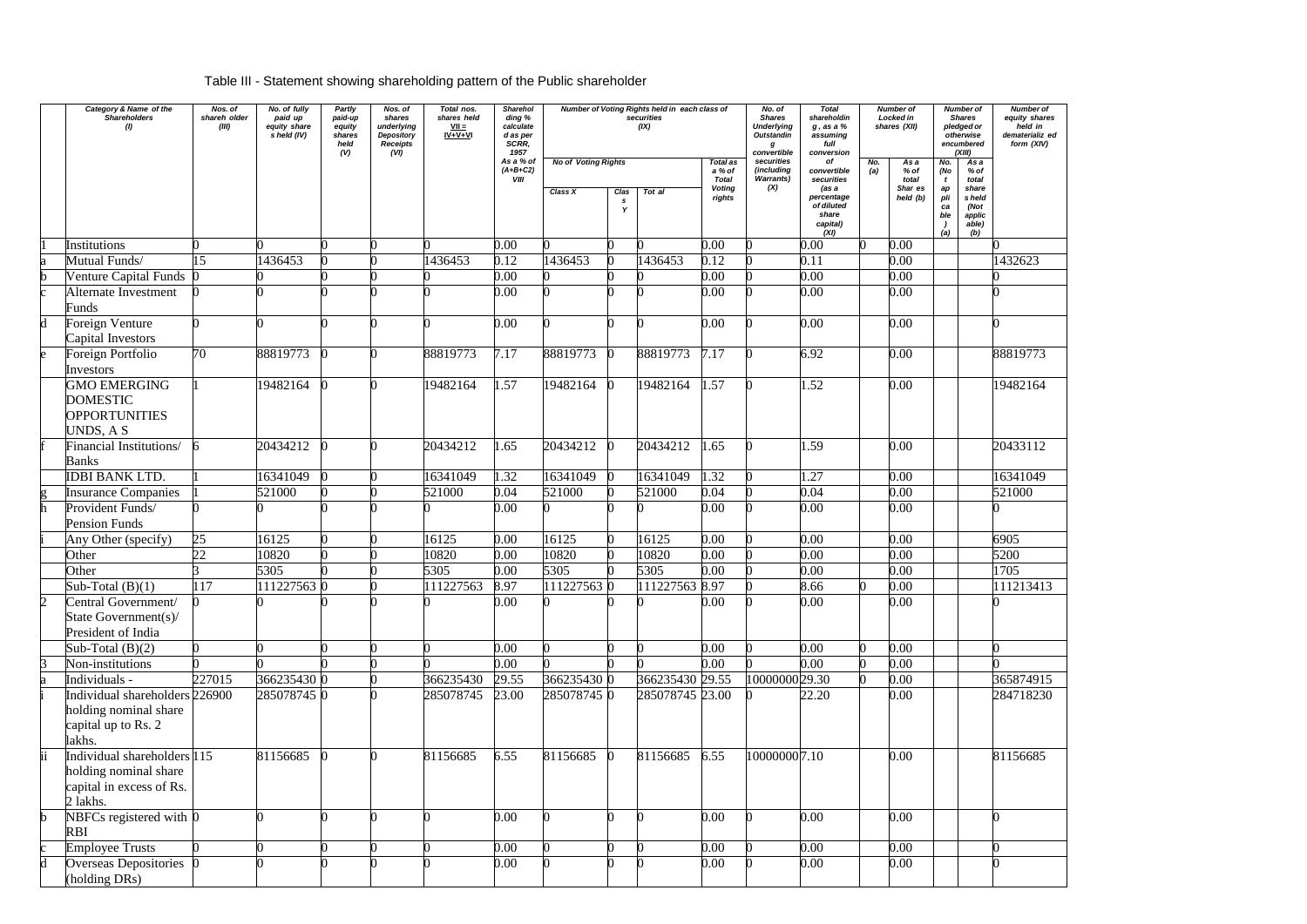| (balancing figure)           |        |                        |                |                                                          |           |       |          |                |                                                          |       |                                                                                          |          |                                                                                     |      |           |
|------------------------------|--------|------------------------|----------------|----------------------------------------------------------|-----------|-------|----------|----------------|----------------------------------------------------------|-------|------------------------------------------------------------------------------------------|----------|-------------------------------------------------------------------------------------|------|-----------|
| Any Other (specify)          | 5594   |                        |                |                                                          | 287232003 | 23.18 |          |                |                                                          |       |                                                                                          |          |                                                                                     | 0.00 | 287076153 |
| <b>Bodies Corporate</b>      | 2619   |                        |                |                                                          | 271695438 | 21.92 |          |                |                                                          |       |                                                                                          |          |                                                                                     | 0.00 | 271663268 |
| <b>Clearing Members</b>      | 336    | 7586538                |                |                                                          | 7586538   | 0.61  | 7586538  |                | 7586538                                                  | 0.61  |                                                                                          | 0.59     |                                                                                     | 0.00 | 7586538   |
| <b>Foreign Nationals</b>     |        | 500                    |                |                                                          | 500       | 0.00  | 500      |                | 500                                                      | 0.00  |                                                                                          | 0.00     |                                                                                     | 0.00 | 500       |
| Non-Resident Indian<br>(NRI) | 2627   | 7833633                |                |                                                          | 7833633   | 0.63  | 7833633  |                | 7833633                                                  | 0.63  |                                                                                          |          |                                                                                     | 0.00 | 7710953   |
| Others                       |        | 80941225               |                |                                                          | 80941225  | 6.53  | 80941225 |                | 80941225                                                 |       |                                                                                          | 6.30     |                                                                                     | 0.00 | 80941225  |
| <b>RELIANCE</b>              |        | 48532764               |                |                                                          | 48532764  | 3.92  | 48532764 |                | 48532764                                                 | 3.92  |                                                                                          | 3.78     |                                                                                     | 0.00 | 48532764  |
| <b>INDUSTRIAL</b>            |        |                        |                |                                                          |           |       |          |                |                                                          |       |                                                                                          |          |                                                                                     |      |           |
|                              |        |                        |                |                                                          |           |       |          |                |                                                          |       |                                                                                          |          |                                                                                     |      |           |
| HOLDINGS LTD.                |        |                        |                |                                                          |           |       |          |                |                                                          |       |                                                                                          |          |                                                                                     |      |           |
| <b>MKJ ENTERPRISES</b>       |        | 32408461               |                |                                                          | 32408461  | 2.61  | 32408461 |                | 32408461                                                 | 2.61  |                                                                                          | 2.52     |                                                                                     | 0.00 | 32408461  |
| LIMITED                      |        |                        |                |                                                          |           |       |          |                |                                                          |       |                                                                                          |          |                                                                                     |      |           |
| <b>Overseas Corporate</b>    |        |                        |                |                                                          | 38250     |       |          |                |                                                          | 0.00  |                                                                                          | 0.00     |                                                                                     | 0.00 | 37250     |
| <b>Bodies</b>                |        |                        |                |                                                          |           |       |          |                |                                                          |       |                                                                                          |          |                                                                                     |      |           |
| Trusts                       |        |                        |                |                                                          | 77644     | 0.01  |          |                | 77644                                                    |       |                                                                                          | $0.01\,$ |                                                                                     | 0.00 | 77644     |
| Sub-Total $(B)(3)$           | 232609 |                        |                |                                                          | 653467433 | 52.73 |          |                |                                                          |       |                                                                                          |          | 0                                                                                   | 0.00 | 652951068 |
| <b>Total Public</b>          | 232726 |                        |                |                                                          | 764694996 | 61.70 |          |                |                                                          |       |                                                                                          |          |                                                                                     | 0.00 | 764164481 |
| Shareholding $(B)=$          |        |                        |                |                                                          |           |       |          |                |                                                          |       |                                                                                          |          |                                                                                     |      |           |
| $(B)(1)+(B)(2)+(B)(3)$       |        |                        |                |                                                          |           |       |          |                |                                                          |       |                                                                                          |          |                                                                                     |      |           |
|                              |        | <b>INVESTMENTS AND</b> | 38250<br>77644 | 287232003 0<br>271695438 0<br>653467433 0<br>764694996 0 |           |       | $0.00\,$ | 38250<br>77644 | 287232003 0<br>271695438 0<br>653467433 0<br>764694996 0 | 38250 | 287232003 23.18<br>271695438 21.92<br>6.53<br>0.01<br>653467433 52.73<br>764694996 61.70 |          | 20000000 23.92<br>10000000 21.93<br>10000000 1.39<br>3000000053.21<br>3000000061.87 |      |           |